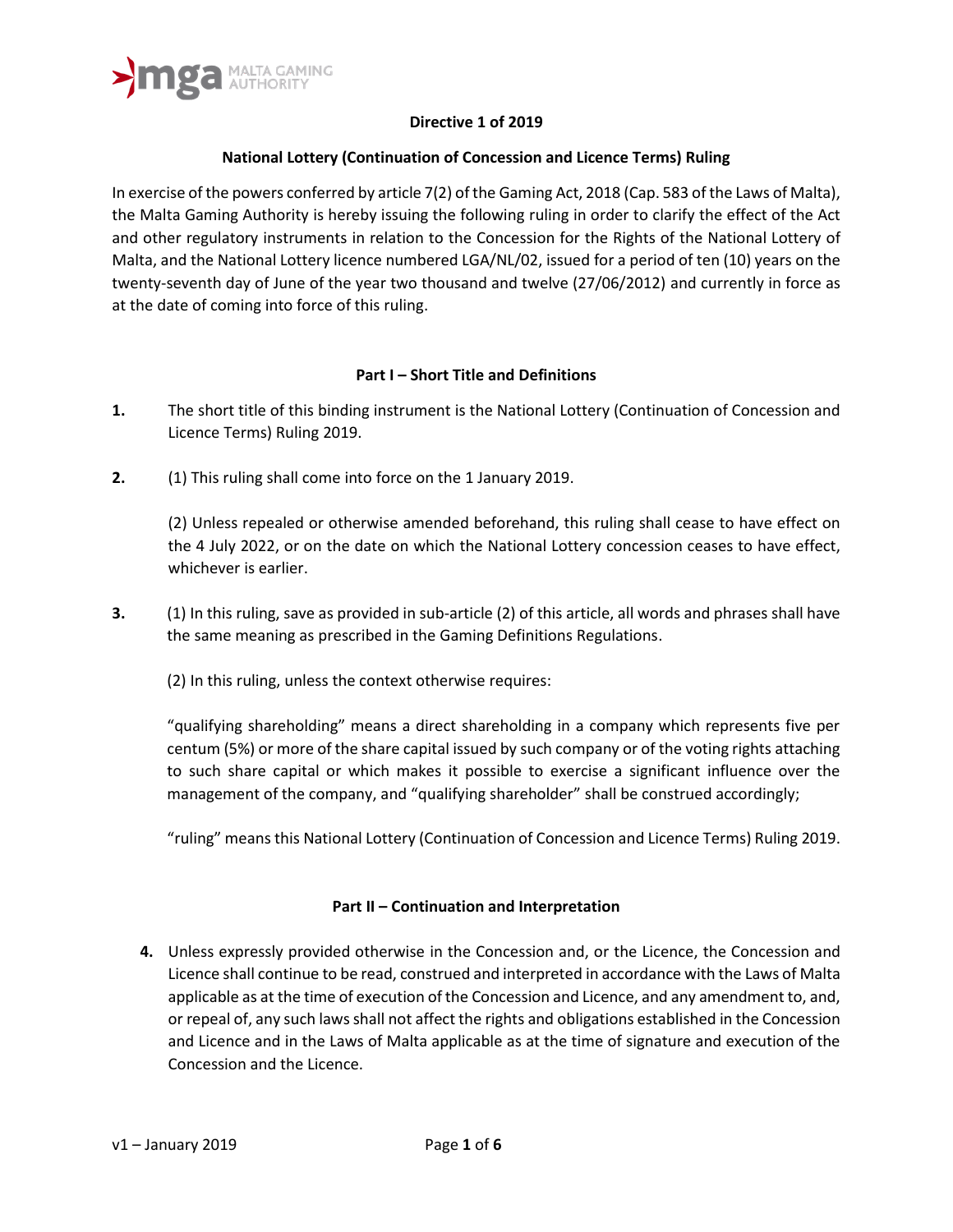

**5.** (1) A National Lottery licence may not be assigned or transferred by the National Lottery licensee to any other person.

(2) The National Lottery licensee may not surrender the National Lottery licence during the licence term.

(3) The transfer or assignment of the National Lottery licence by the licensee to any other person shall be considered null and void.

**6.** (1) The Authority shall immediately inform the Minister about the existence of a ground for cancellation or suspension of the National Lottery licence and keep him continuously informed of all measures being adopted in that regard.

(2) The Authority shall also immediately inform the Minister about its decision to suspend or cancel the licence and shall take all reasonable measures which are necessary or expedient to guarantee the uninterrupted operation of the National Lottery.

**7.** (1) No person may sell games forming part of the National Lottery licence unless such person is in possession of a valid permit issued by the Authority.

(2) Application for such permit shall be made to the Authority by the proposed seller in such form and manner, and shall contain or be accompanied with such information, documents and particulars, including evidence of the authority or appointment of the applicant given or made by the National Lottery licensee to sell games forming part of the National Lottery licence, as the Authority may require or as may be prescribed by regulations.

(3) The Authority shall not issue any such permit unless it is satisfied that the applicant is a fit and proper person to sell games forming part of the National Lottery licence and that he satisfies any other requirement and has any other qualifications as may be prescribed by regulatory instrument.

(4) In granting any such permit the Authority may subject the permit to such conditions as the Authority may deem appropriate, and after the grant of such permit the Authority may from time to time vary or revoke any condition so imposed or impose new conditions:

Provided that whenever the Authority deems it appropriate to vary any condition or impose any new condition in any such permit, the Authority shall, unless such variation or imposition of a new condition has been requested by the permit holder himself, by notice in writing, inform the permit holder and the National Lottery licensee of its intention to vary the said condition or to impose the said new condition, calling upon the said permit holder and licensee to show cause, within such period being not less than seven (7) days after the issue of the notice as may be specified in the same notice, why such condition should not be varied or such new condition should not be imposed, and the Authority shall consider any response made by the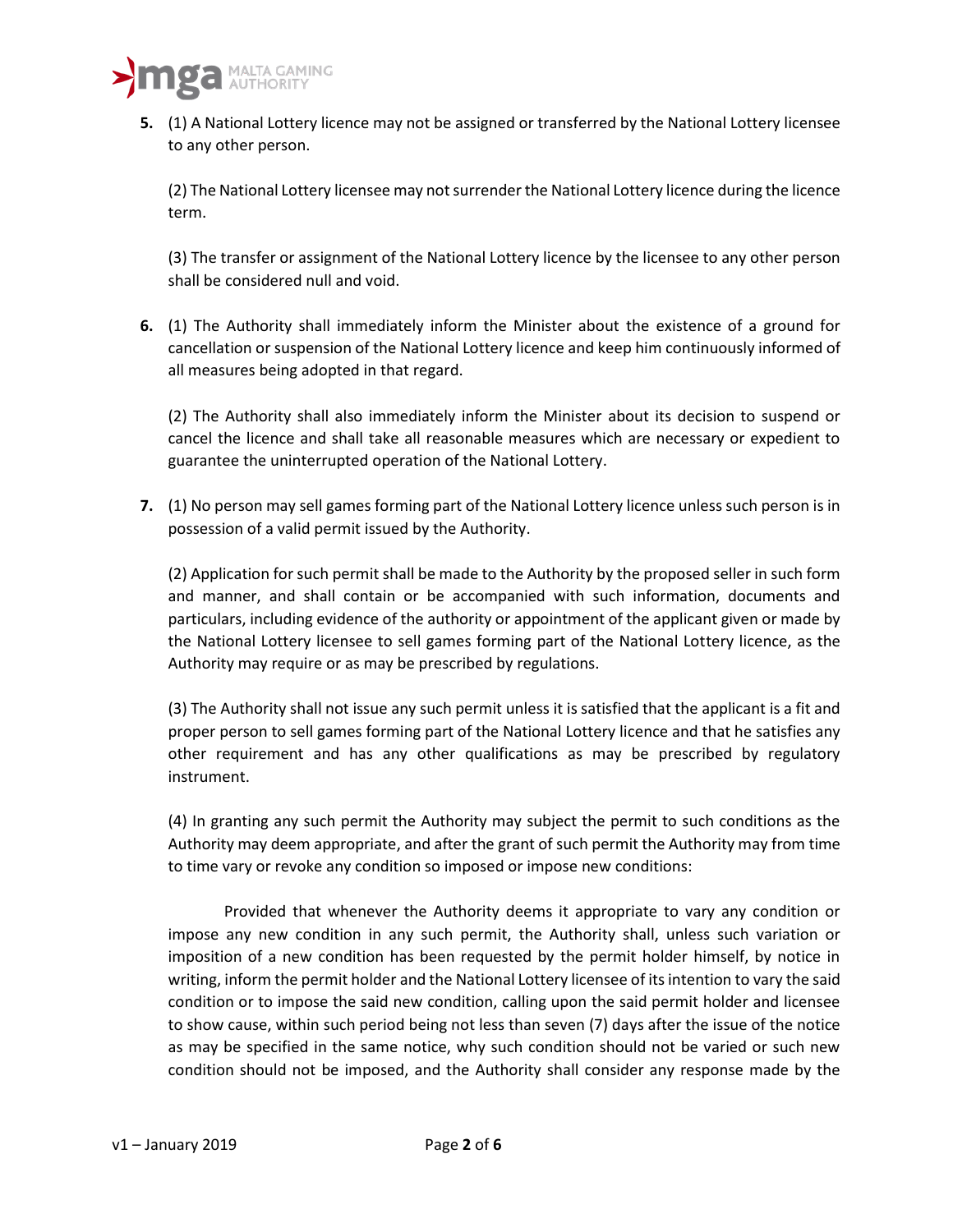permit holder and the licensee within the period specified in the notice, before varying the condition or before imposing the new condition.

(5) Without prejudice to the provisions of sub-article (6), any such permit shall cease to have effect upon the revocation or termination of the authority or appointment of the permit holder given or made by the National Lottery licensee to sell games forming part of the National Lottery licence or in the event that a National Lottery licence ceases to have effect for any reason whatsoever and the holder of any new National Lottery licence issued in terms of this Part does not authorise or appoint the permit holder to sell games forming part of the National Lottery licence.

(6) The Authority may order the cancellation or the suspension of such permit -

- (a) if the permit holder contravenes any provision of the Act or any other regulatory instrument, or is in breach of any condition in the permit;
- (b) if the Authority is reasonably satisfied that the permit holder is not or has ceased to be a fit and proper person to sell games forming part of the National Lottery licence; and, or
- (c) in any other circumstance prescribed by regulatory instrument.

(7) (a) Where a ground for cancellation or suspension of the permit arises under sub-article (6), the Authority, by notice in writing, shall request the permit holder and the National Lottery licensee, and may request any other person who in its opinion has an interest in the permit, to show cause, within such period as may be established in the same notice being not less than twenty-one (21) days after the issue of the notice, why the permit should not be cancelled or suspended on such ground as stated in the notice.

(b) The Authority shall consider any response made by the permit holder, the National Lottery licensee or any other person as aforesaid within the period specified in the notice, and -

- (i) where the matter is resolved to its satisfaction, it shall take no further action and shall inform the permit holder in writing accordingly;
- (ii) where, although the matter is not resolved to its satisfaction, it considers that no further action is warranted, it shall caution the permit holder in writing; or
- (iii) where the matter is not resolved to its satisfaction, and it considers that further action is warranted, it may
	- a. by notice in writing, give such direction to the permit holder as it considers appropriate; or
	- b. suspend for such period as it thinks fit; or
	- c. cancel, the permit.

(c) Where a direction given by the Authority under paragraph (b)(iii)a is not complied with within the time limit specified in the notice, the Authority shall cancel the permit.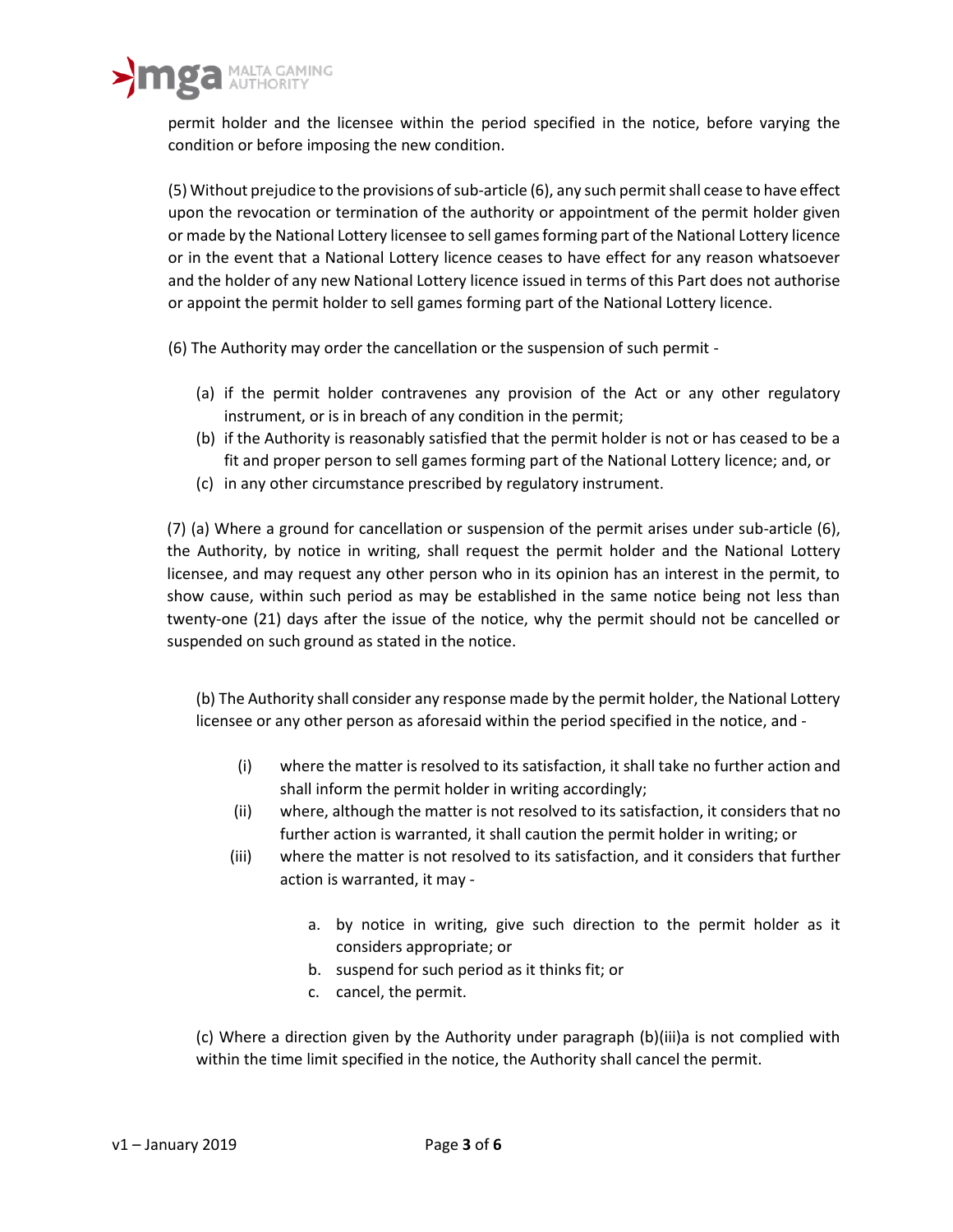

(8) A permit referred to in sub-article (1) shall be considered null and void if the holder of such permit assigns or transfers the permit to any other person.

(9) Any person who sells games forming part of the National Lottery licence other than the National Lottery Licensee, or sells games based on the outcome of the National Lottery Games, in contravention of sub-articles (1) and (2) shall be guilty of an offence under the Act.

(10) For the sake of clarity, premises in which the only games offered are those forming part of the National Lottery licence shall be required to adhere to the requirements in this ruling, the requirements in the National Lottery concession and licence, and any other regulatory instruments rendered applicable thereto, but shall not be read and construed as gaming premises or controlled gaming premises for the purposes of the Gaming Premises Regulations (S.L. 583.07) if they are in possession of the necessary permit issued by the Authority.

## **Part III – Gaming Authorisations Regulations**

- **8.** (1) In this Part, the term "Regulations" shall be read and construed as a reference to the Gaming Authorisations Regulations (S.L. 583.05).
	- (2) The provisions of Part VII of the Regulations shall not apply to the National Lottery licensee.

# **Part IV – Gaming Premises Regulations**

- **9.** In this Part, the term "Regulations" shall be read and construed as a reference to the Gaming Premises Regulations (S.L. 583.07).
- **10.** Premises in which the only games offered are those forming part of the National Lottery licence shall be required to adhere to the requirements in this ruling, the requirements in the National Lottery concession and licence, and any other applicable regulatory instruments, but shall be exempted from the requirements of the Regulations, in terms of regulation 4 of the Regulations, if in possession of the necessary permit issued by the Authority.

## **Part V – Gaming Player Protection Regulations**

- **11.** In this Part, the term "Regulations" shall be read and construed as a reference to the Gaming Player Protection Regulations (S.L. 583.08).
- **12.** The Regulations shall be applicable to the National Lottery licensee in their entirety:

Provided that where there is a conflict between the provisions of the Regulations and the clauses in the National Lottery licence, the latter shall prevail.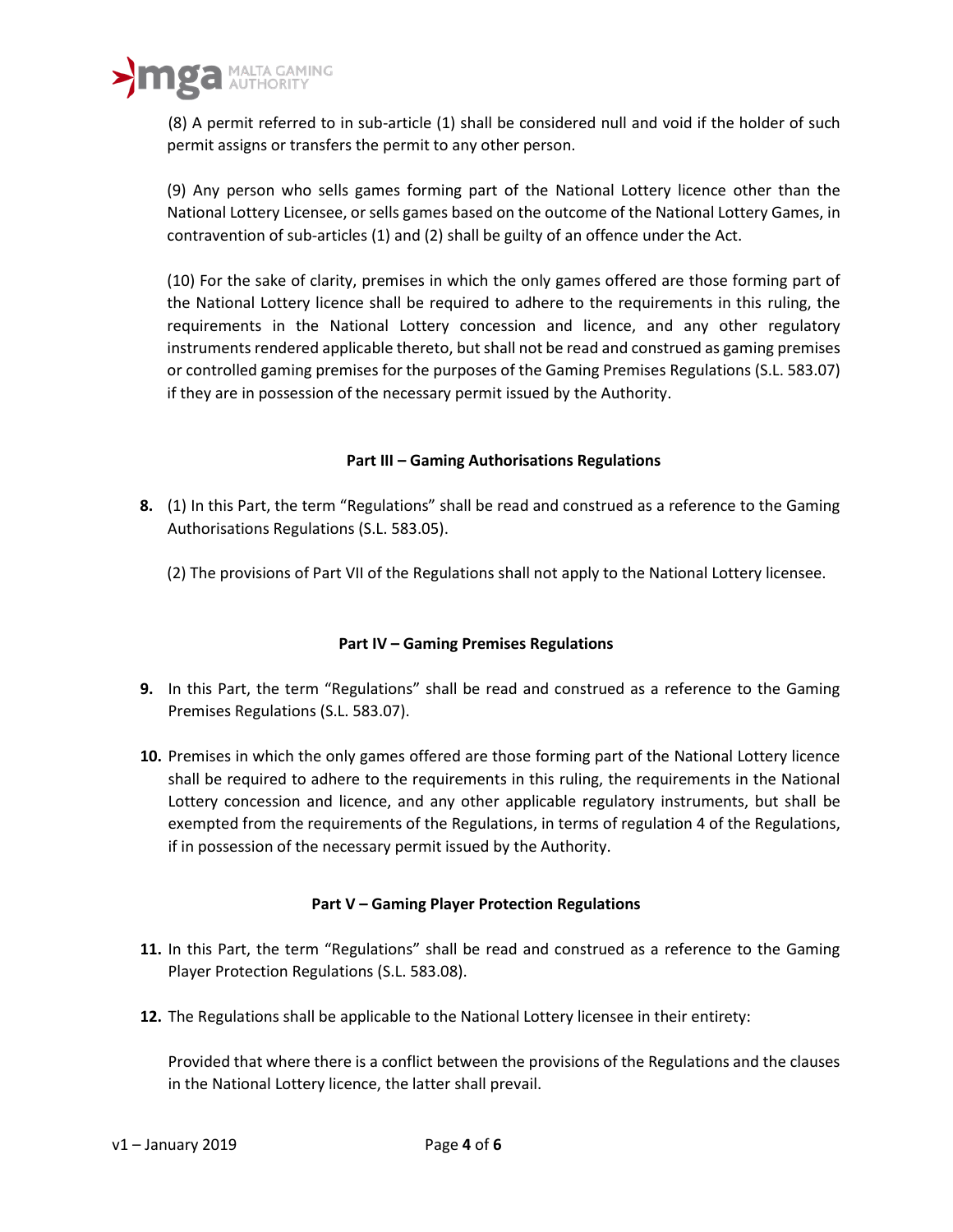## **Part VI – Gaming Compliance and Enforcement Regulations**

- **13.** In this Part, the term "Regulations" shall be read and construed as a reference to the Gaming Compliance and Enforcement Regulations (S.L. 583.06).
- **14.** The Regulations shall be applicable to the National Lottery licensee:

Provided that as regards the processes of suspension and, or cancellation, and the process of taking an enforcement measure in relation to the National Lottery Licensee, the provisions envisaged in the Licence shall apply.

#### **Part VII – Gaming Commercial Communications Regulations**

- **15.** In this Part, the term "Regulations" shall be read and construed as a reference to the Gaming Commercial Communications Regulations (S.L. 583.09).
- **16.** (1) Without prejudice to sub-article (2), the Regulations shall be wholly applicable to the National Lottery licensee, and to commercial communications relating to the National Lottery licence.

(2) The prohibition envisaged in regulation 14(1) of the Regulations shall not apply to the National Lottery games.

## **Part VIII – Gaming Authorisations and Compliance Directive**

- **17.** In this Part, the term "Directive" shall be read and construed as a reference to the Gaming Authorisations and Compliance Directive (Directive 3 of 2018).
- **18.** The requirements envisaged in Part II of the Directive shall be superseded by the requirements in Part II of this ruling and in the National Lottery licence in case of conflict.
- **19.** The requirements envisaged in the National Lottery licence in relation to approval of new games offered by the National Lottery licensee, and material gaming supplies used thereby, shall prevail over the provisions in Parts IV and V respectively of the Directive.
- **20.** The provisions of Part VI of the Directive shall not apply to the gaming service provided by the National Lottery licensee in the gaming premises it and its authorised resellers operate in terms of the National Lottery concession and licence.
- **21.** Part IX of the Directive shall be inapplicable in relation to the National Lottery licence.
- **22.** Part XIII of the Directive shall not apply to the National Lottery licensee.